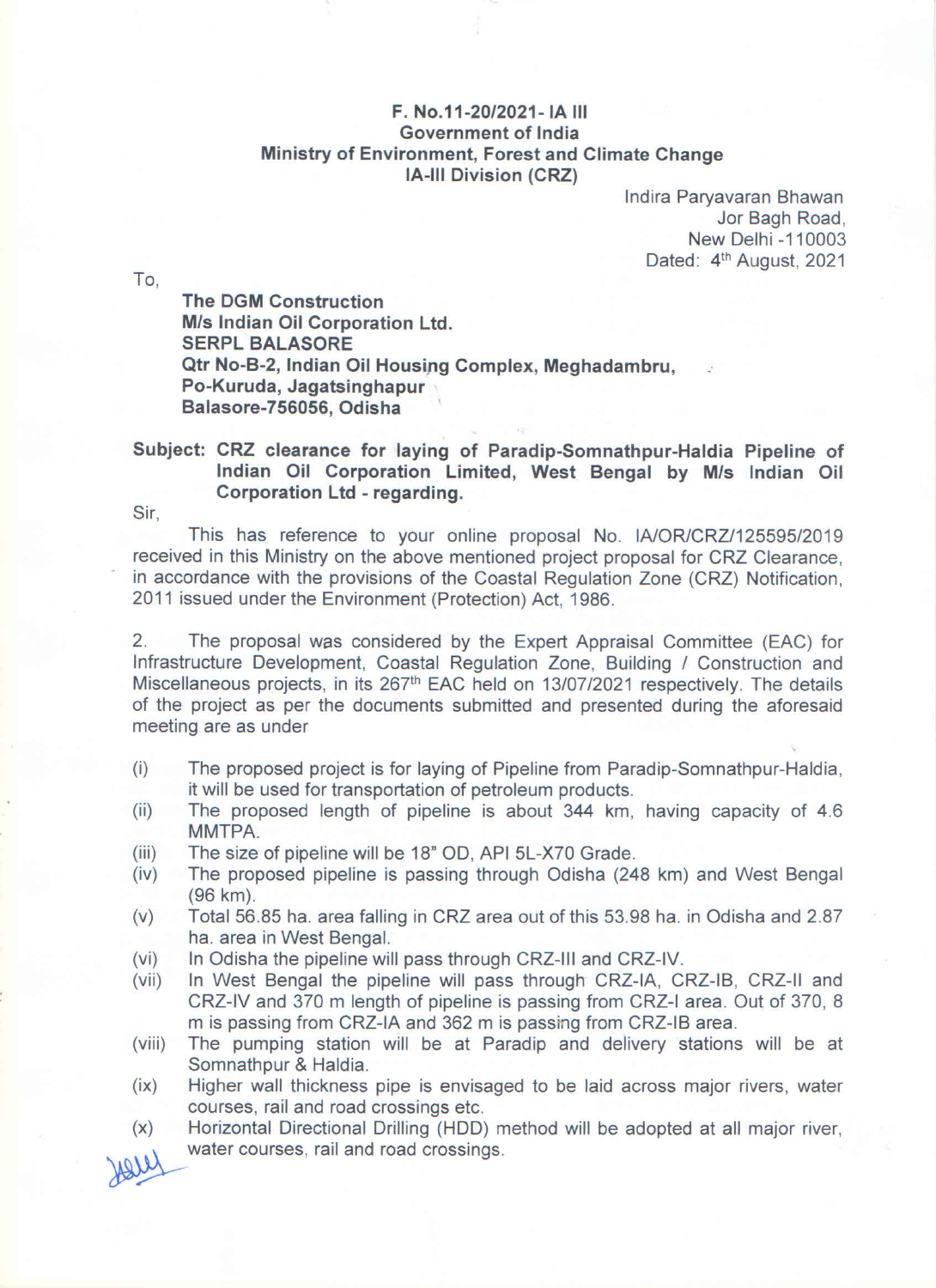- (xi) Pipeline system has been designed based on 8000 hours of operation in a year.
- (xii) Maximum allowable operating pressure (MAOP) of the system is based on 72% of the specified minimum yield strength of the pipe material i.e.136.67x0. 72=98.4 kg/sq.cm
- (xiii) The pipeline crosses through water bodies which are tidal influenced and are falling under CRZ area.
- (xiv) The CRZ map of 1:4000 scale was prepared by CISR-National Institute of Oceanography, Vishakhapatnam, Andhra Pradesh for the project in the State of Odisha and in the State of West Bengal study for the project has been carried out by Institute of Environmental Studies and Wetland Management (IESWM), Kolkata.
- (xv) The project proponent made. a submission that the capacitive pipeline like Paradip-Somnathpur-Haldia pipeline is not covered under PNGRB Act.
- (xvi) The PP also informed that the 18 m RoU (Right of User) is a standard practice followed for all liquid hydrocarbon pipeline projects.
- (xvii) The 3.657 ha. forest land involved in Odisha and the process for Forest Clearance for the State of Odisha is under process at PCCF, Odisha.
- (xviii) Forest Clearance NOC for West Bengal State has obtained from DFO, Purba Medinipur.
- (xix) During the proposed project approx. 20 persons will be permanent during construction phase and 20 persons will be permanent during operational phase.
- (xx) While temporary employ will also be generated, about 50 persons during construction phase and 25 persons during operational phase.
- $(xxi)$  The total cost of the project will be  $\overline{\epsilon}$ 1132 Crores.
- (xxii) The Odisha Coastal Zone Management Authority has recommended the proposal for clearance *vide* its letter No. 124/0CZMA dated 13/07/2020.
- (xxiii) The West Bengal Coastal Zone Management Authority has also recommended the proposal for clearance vide its letter No. *vide* No. 615/EN/T-11-4/01/2021 dated 31/03/2021.

2. Based on the recommendation of the West Bengal Coastal Zone Management Authority (WBCZMA) issued vide its letter No. 615/EN/T-II-4/01/2021, dated 31<sup>st</sup> March, 2021 and information submitted as at para no. 2 above and information provided during the presentation before the Expert Appraisal Committee and others, the Ministry of Environment, Forest and Climate Change, in acceptance of the recommendation of the Expert Appraisal Committee (CRZ), hereby accords CRZ Clearance to the above project viz *'laying of Paradip-Somnathpur-Haldia Pipeline of Indian Oil Corporation Limited, West Bengal',* for CRZ clearance, under the provision of CRZ Notification, 2011 and amendments thereto and circulars issued thereon, and subject to compliance of the following specific and general conditions as under:

## **PART A - SPECIFIC CONDITIONS:**

- (i) All construction shall be strictly in accordance with the provisions of CRZ Notification, 2011 and as amended from time to time.
- (ii) o The project proponent shall ensure natural flow of the Creek water in the project site and also ensure that there are no petroleum product leakages from the pipeline.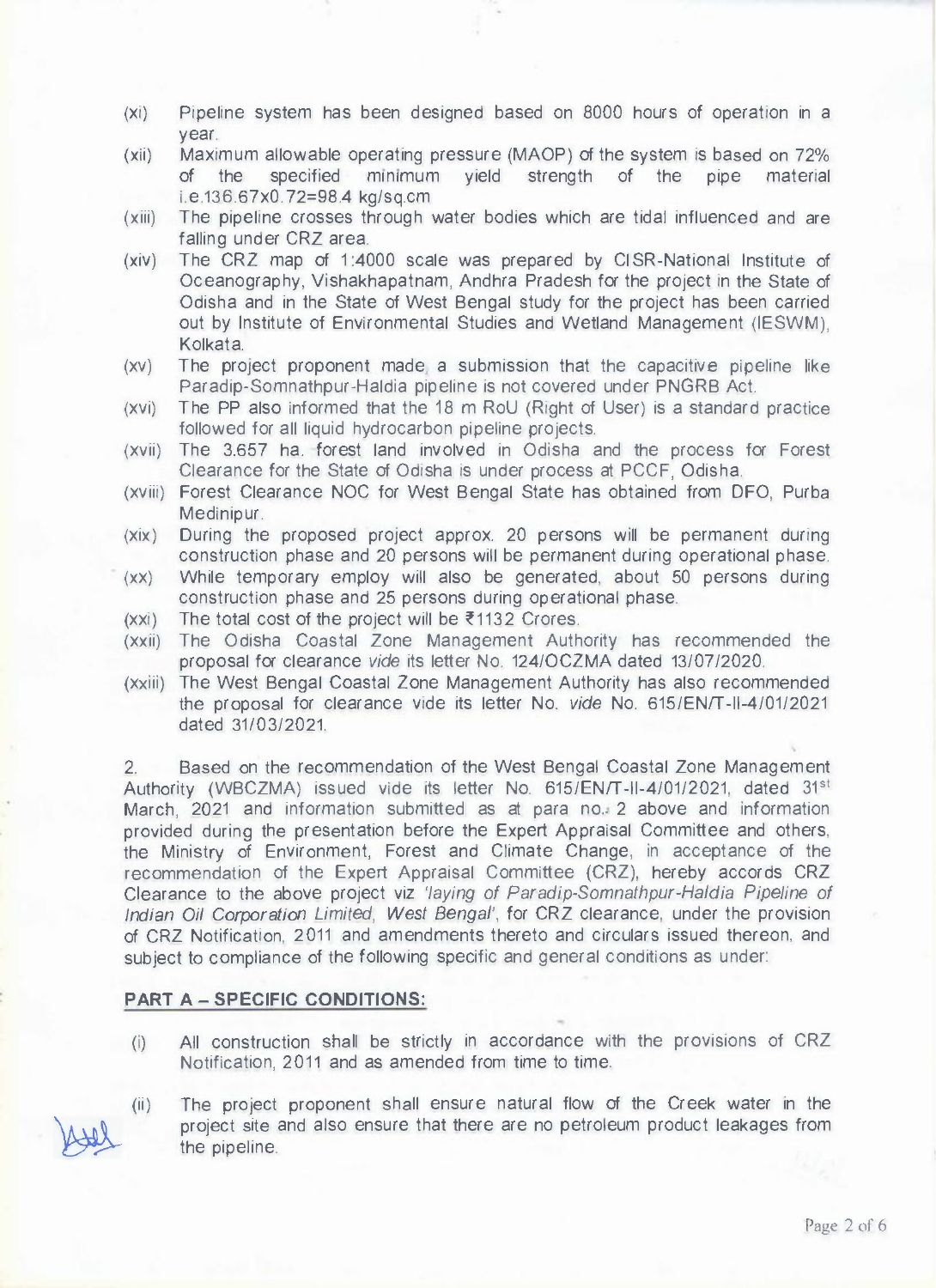- (iii) No groundwater shall be extracted within CRZ area to meet the water requirements during the construction and *I* or operation phase of the project.
- (iv) All necessary clearance from the concerned authority, as may be applicable should be obtained prior to commencement of project or activity.
- (v) EMP should make adequate provision towards safety and hazard prevention and mitigation measures. Details of the same to be submitted to the Regional Office of the Ministry for further monitoring and compliances.

## **PART B - GENERAL CONDITIONS:**

- (i) No excavated material during the construction shall be dumped in water bodies or adjacent areas. The site shall be restored to its near original condition after completion of construction.
- (ii) Management of solid waste in accordance with the Solid Waste Management Rules, 2016 shall be strictly implemented.
- (iii) 'Consent to Establish' and *I* or 'Consent to Operate' shall be obtained from State Pollution Control Board under the provisions of Air (Prevention and Control of Pollution) Act, 1981 and *I* or the Water (Prevention and Control of Pollution) Act, 1974, as may be applicable.
- $(iv)$ No permanent labour camp, machinery and material storage shall be allowed in CRZ area.
- (v) Disposal of muck during construction phase should not create any adverse effect on the neighbouring communities and be disposed taking the necessary precautions for general safety and health aspects of people, only in approved sites with the approval of competent authority.
- $(V<sub>i</sub>)$ All liquid waste arising from the proposed development will be disposed of as per the norms prescribed by Central/State Pollution Control Board. There shall not be any disposal of untreated effluent into the sea/coastal water bodies. It shall be ensured that the wastewater generated is treated in the STP as committed by the project proponent. The treated waste water shall be reused for landscaping, flushing and *I* or HVAC cooling purposes etc. within the development. The project proponent should also make alternate arrangement for situation arising due to malfunctioning of STP. There shall be regular monitoring of standard parameters of the effluent discharge from STP under intimation to the SPCB.
- $(Vii)$ Any hazardous waste generated during construction phase, shall be disposed off as per applicable rules and norms with necessary approvals of the State **Pollution Control Board.**

» (viii)

A copy of the clearance letter shall be uploaded on the website of the concerned State Coastal Zone Management Authority/State Pollution Control Board. The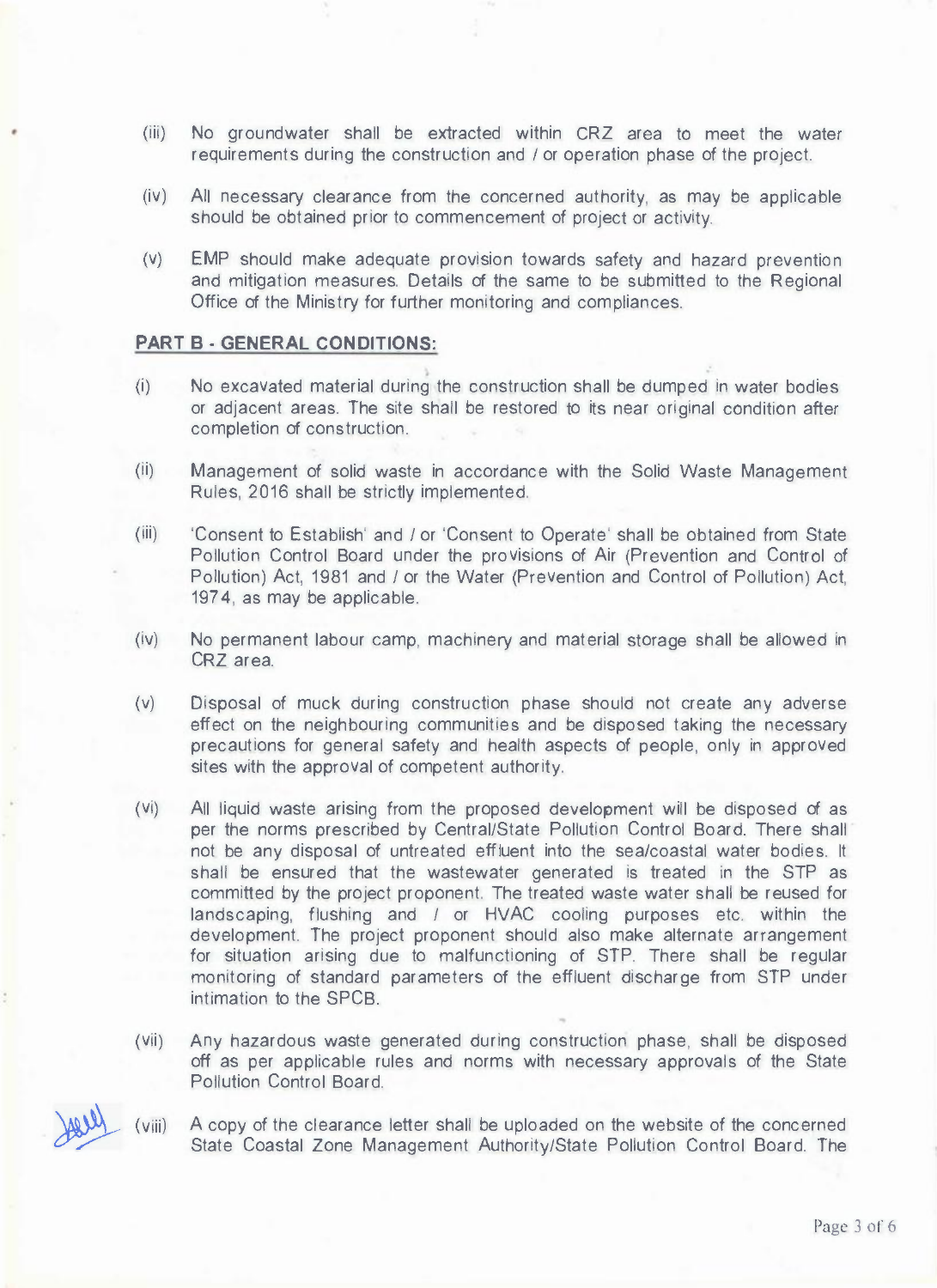Clearance letter shall also be displayed at the Regional Office, District Industries Centre and Collector's Office/ Tehsildar's office for 30 days.

- $(ix)$ A six-monthly monitoring report shall need to be submitted by the project proponent to the concerned regional Office of this Ministry regarding the implementation of the stipulated conditions.
- $(x)$ The Ministry of Environment, Forest & Climate Change or any other competent authority may stipulate any additional conditions or modify the existing ones, if necessary in the interest of environment and the same shall be complied with.
- $(xi)$ Concealing factual data or submission of false/fabricated data and failure to comply with any of the conditions mentioned above may result in Withdrawal of this clearance and attract action under the provisions of Environment (Protection) Act, 1986.
- $(xii)$ The above stipulations would be enforced among others under the provisions of the Water (Prevention and Control of Pollution) Act, 1974, the Air (Prevention and control of Pollution) Act, 1981, the Environment (Protection) Act, 1986, the Public Liability (Insurance) Act, 1991, the EIA Notification, 2006 and the extant CRZ regulations.
- $(xiii)$ Full co-operation shall be extended to the officials from the Regional Office of MoEF&CC, during monitoring of implementation of environmental safeguards stipulated. It shall be ensured that documents/data sought pertinent is made available to the monitoring team. A complete set of all the documents submitted to MoEF&CC shall be forwarded to the concerned Regional Office of MoEF&CC.
- (xiv) In the case of any change(s) in the scope of the project, the project would require a fresh appraisal by this Ministry.
- $(XV)$ The Ministry reserves the right to add additional safeguard measures subsequently, if considered necessary, and to take action to ensure effective implementation of the suggested safeguard measures in a time bound and satisfactory manner, including revoking of the environment clearance under the provisions of the Environmental (Protection) Act, 1986, for non-compliance.
- (xvi) All other statutory clearances such as the approvals for storage of diesel from Chief Controller of Explosives, Fire Department, Civil Aviation Department, Forest Conservation Act, 1980 and Wildlife (Protection) Act, 1972 etc. shall be obtained, as applicable by project proponent from the respective competent authorities.
- (xvii) The project proponent should advertise in at least two local Newspapers widely circulated in the region, one of which shall be in the vernacular language informing that the project has been accorded CRZ Clearance and copies of clearance letters are available with the State Pollution Control Board (SPCB) and may also be seen on the website of the Ministry of Environment, Forest and Climate Change at http://www.envfor.nic.in. The advertisement should be made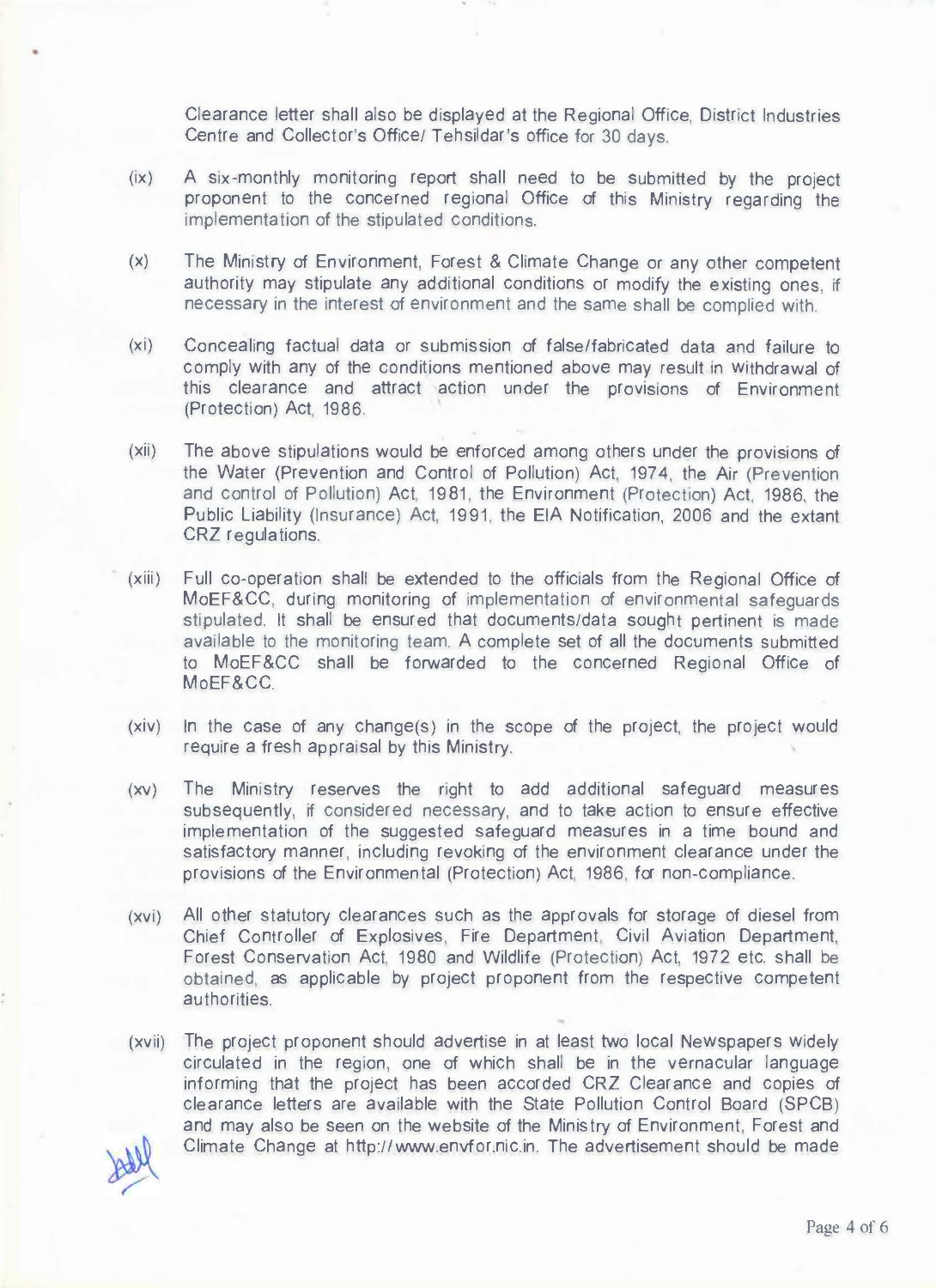within Seven days from the date of receipt of the Clearance letter and a copy of the same should be forwarded to the concerned Regional Office of this Ministry.

4. This Clearance is subject to final order of the Hon'ble Supreme Court of India in the matter of Goa Foundation Vs Union of India in Writ Petition (Civil) No.460 of 2004 as may be applicable to this project.

5. Any appeal against this clearance shall lie with the National Green Tribunal, if preferred, within a period of 30 days as prescribed under Section 16 of the National Green Tribunal Act, 2010.

6. A copy of the clearance letter shall be sent by the proponent to concerned Panchayat, Zilla Parisad *I* Municipal Corporation, Urban Local Body and the Local NGO, if any, from whom suggestions/ representations, if any, were received while processing the proposal.

7. The proponent shall upload the status of compliance of the stipulated conditions, including results of monitored data on their website and shall update the same periodically. It shall simultaneously be sent to the Regional Office of MoEF&CC, the respective Zonal Office of CPCB and the SPCB.

8. The environmental statement for each financial year ending 31st March in Form-V as is mandated to be submitted by the project proponent to the concerned State Pollution Control Board as prescribed under the Environment (Protection) Rules, 1986, as amended subsequently, shall also be put on the website of the company along with the status of compliance of clearance conditions and shall also be sent to the respective Regional Office of the Ministry by e-mail.

WITH

**(Dr. H. Kharkwal) Additional Director** *I*  **Scientist 'E' (CRZ)** 

Copy to:

- 1. The Secretary, Department of Environment Forests, Science and Technology, Government of West Bengal State Council of Science & Technology Bikash Bhawan, North Block (4<sup>th</sup> Floor) Salt Lake, Sector III Kolkata - 700091 (W.B.)
- 2. The Chairman, West Bengal State Council of Science & Technology Bikash Bhawan, North Block ( $4<sup>th</sup>$  Floor) Salt Lake, Sector III Kolkata - 700091 (W. B.)
- 3. The Chairman, CPCB, Parivesh Bhawan, CBD-cum-Office Complex, East Arjun Nagar, Delhi -110032
- 4. The Member Secretary, West Bengal Pollution Control Board, Paribesh Bhavan, 10A, Block-L.A., Sector III, Salt Lake City, Calcutta - 700098 (W. B.)
- 5. The Member Secretary, West Bengal Coastal Zone Management Authority, Department of Environment, Government of West Bengal, 5th Floor, Prani Sampad Bhawan, Block LB-II, Salt Lake, Sector 3, Vidhan Nagar, Kolkata 700106, West Bengal.
- 6. The Principal Secretary, Department of Forest & Environment, Plot No.108, Unit VII, Surya Nagar, Bhubaneswar - 751003, Odisha.